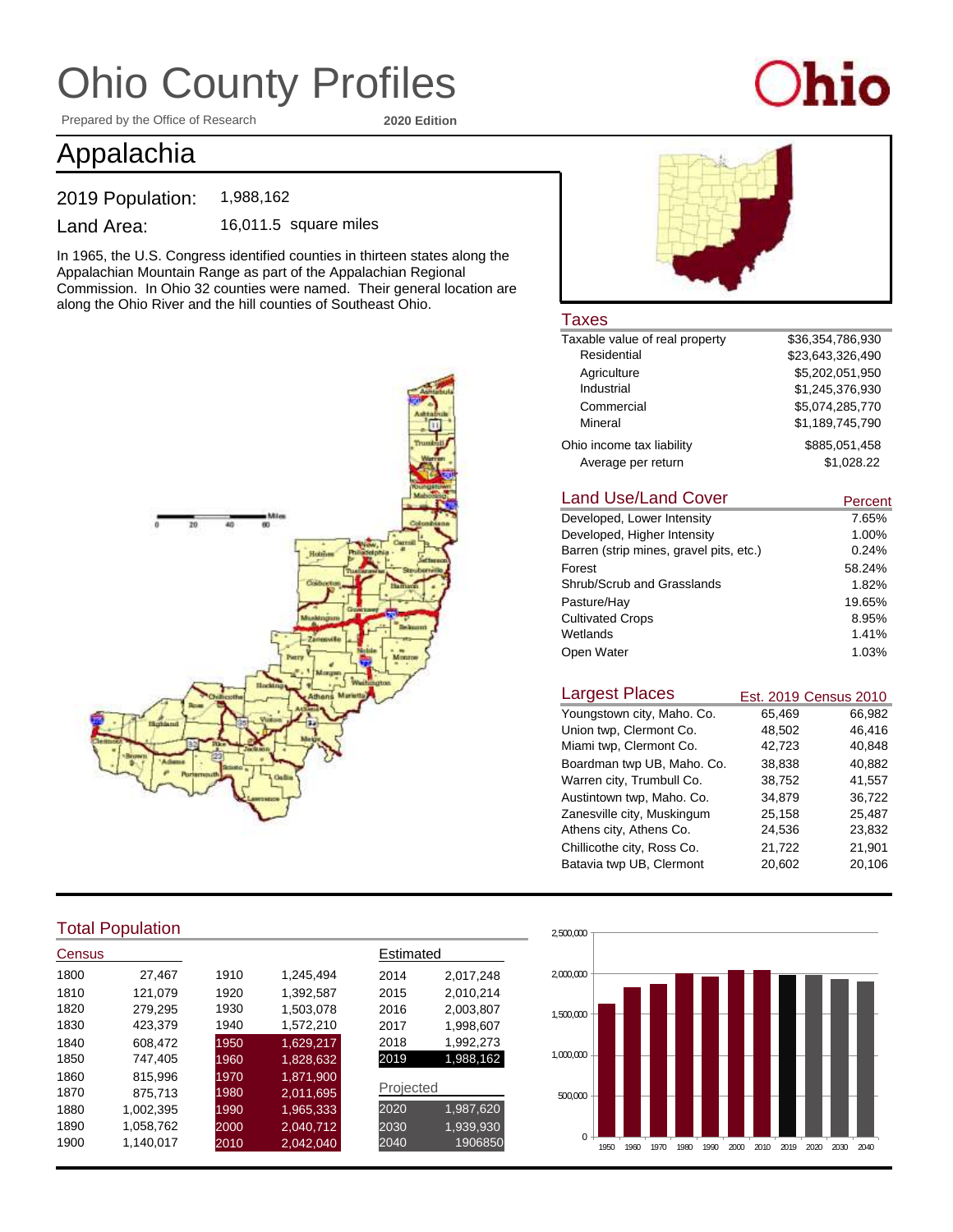# **C**ounty Profiles

| <b>Population by Race</b>     | <b>Number</b> | Percent | Population by Age           |
|-------------------------------|---------------|---------|-----------------------------|
| <b>ACS Total Population</b>   | 2,004,905     | 100.0%  | <b>ACS Total Population</b> |
| White                         | 1,851,439     | 92.3%   | Under 5 years               |
| African-American              | 86.741        | 4.3%    | 5 to 17 years               |
| Native American               | 4.136         | 0.2%    | 18 to 24 years              |
| Asian                         | 12,120        | 0.6%    | 25 to 44 years              |
| Pacific Islander              | 422           | $0.0\%$ | 45 to 64 years              |
| Other                         | 7,318         | 0.4%    | 65 years and more           |
| Two or More Races             | 42,729        | 2.1%    | <b>Median Age</b>           |
| Hispanic (may be of any race) | 41,096        | 2.0%    |                             |
| <b>Total Minority</b>         | 181,164       | 9.0%    | Eamily Type by Dr           |

| <b>Educational Attainment</b> | <b>Number</b> | Percent |
|-------------------------------|---------------|---------|
| Persons 25 years and over     | 1,391,769     | 100.0%  |
| No high school diploma        | 177.839       | 12.8%   |
| High school graduate          | 582,671       | 41.9%   |
| Some college, no degree       | 262,754       | 18.9%   |
| Associate degree              | 120,331       | 8.6%    |
| Bachelor's degree             | 158,465       | 11.4%   |
| Master's degree or higher     | 89.709        | 6.4%    |

#### Family Type by Employment Status

| Employment Status             | Number  | Percent |
|-------------------------------|---------|---------|
| <b>Total Families</b>         | 519,050 | 100.0%  |
| Married couple, husband and   |         |         |
| wife in labor force           | 176,575 | 34.0%   |
| Married couple, husband in    |         |         |
| labor force, wife not         | 81,419  | 15.7%   |
| Married couple, wife in labor |         |         |
| force, husband not            | 36,493  | 7.0%    |
| Married couple, husband and   |         |         |
| wife not in labor force       | 90,563  | 17.4%   |
| Male householder,             |         |         |
| in labor force                | 27,671  | 5.3%    |
| Male householder,             |         |         |
| not in labor force            | 12,082  | 2.3%    |
| Female householder,           |         |         |
| in labor force                | 59,246  | 11.4%   |
| Female householder,           |         |         |
| not in labor force            | 35,001  | 6.7%    |

| Household Income        | Number   | Percent |
|-------------------------|----------|---------|
| <b>Total Households</b> | 792,296  | 100.0%  |
| Less than \$10,000      | 64,581   | 8.2%    |
| \$10,000 to \$19,999    | 95.630   | 12.1%   |
| \$20,000 to \$29,999    | 91,867   | 11.6%   |
| \$30,000 to \$39,999    | 84,864   | 10.7%   |
| \$40,000 to \$49,999    | 76,733   | 9.7%    |
| \$50,000 to \$59,999    | 65,255   | 8.2%    |
| \$60,000 to \$74,999    | 82.361   | 10.4%   |
| \$75,000 to \$99,999    | 95.912   | 12.1%   |
| \$100,000 to \$149,999  | 89,313   | 11.3%   |
| \$150,000 to \$199,999  | 25,745   | 3.2%    |
| \$200,000 or more       | 20,035   | 2.5%    |
| Median household income | \$47.573 |         |

Percentages may not sum to 100% due to rounding.

## Appalachia

| <b>Number</b> | Percent | Population by Age           | <b>Number</b> | Percent |
|---------------|---------|-----------------------------|---------------|---------|
| 2,004,905     | 100.0%  | <b>ACS Total Population</b> | 2,004,905     | 100.0%  |
| 851,439       | 92.3%   | Under 5 years               | 111.674       | 5.6%    |
| 86,741        | 4.3%    | 5 to 17 years               | 325,166       | 16.2%   |
| 4,136         | 0.2%    | 18 to 24 years              | 176,296       | 8.8%    |
| 12,120        | 0.6%    | 25 to 44 years              | 466,922       | 23.3%   |
| 422           | 0.0%    | 45 to 64 years              | 561,301       | 28.0%   |
| 7.318         | 0.4%    | 65 years and more           | 363,546       | 18.1%   |
| 42,729        | 2.1%    | <b>Median Age</b>           | 41.7          |         |

#### Family Type by Presence of

| Own Children Under 18          | <b>Number</b> | Percent |
|--------------------------------|---------------|---------|
| <b>Total Families</b>          | 520,910       | 100.0%  |
| Married-couple families        |               |         |
| with own children              | 129.101       | 24.8%   |
| Male householder, no wife      |               |         |
| present, with own children     | 19.340        | 3.7%    |
| Female householder, no husband |               |         |
| present, with own children     | 50,194        | 9.6%    |
| Families with no own children  | 322,275       | 61.9%   |

#### Poverty Status of Families

#### By Family Type by Presence

| <b>Number</b> | Percent |
|---------------|---------|
| 520,910       | 100.0%  |
| 456,168       | 87.6%   |
| 64,742        | 12.4%   |
|               |         |
| 11,963        | 18.5%   |
|               |         |
| 5,828         | $9.0\%$ |
|               |         |
| 29,418        | 45.4%   |
| 17,533        | 27.1%   |
|               |         |

#### Ratio of Income

| <b>To Poverty Level</b>            | <b>Number</b> | Percent |
|------------------------------------|---------------|---------|
| Population for whom poverty status |               |         |
| is determined                      | 1,941,714     | 100.0%  |
| Below 50% of poverty level         | 145,484       | 7.5%    |
| 50% to 99% of poverty level        | 184.902       | 9.5%    |
| 100% to 124% of poverty level      | 97,458        | 5.0%    |
| 125% to 149% of poverty level      | 95.382        | 4.9%    |
| 150% to 184% of poverty level      | 136,970       | 7.1%    |
| 185% to 199% of poverty level      | 59.973        | 3.1%    |
| 200% of poverty level or more      | 1.221.545     | 62.9%   |

| <b>Geographical Mobility</b>     | <b>Number</b> | Percent |
|----------------------------------|---------------|---------|
| Population aged 1 year and older | 1,982,803     | 100.0%  |
| Same house as previous year      | 1,739,569     | 87.7%   |
| Different house, same county     | 144,885       | 7.3%    |
| Different county, same state     | 66,387        | 3.3%    |
| Different state                  | 28.972        | 1.5%    |
| Abroad                           | 2.990         | 0.2%    |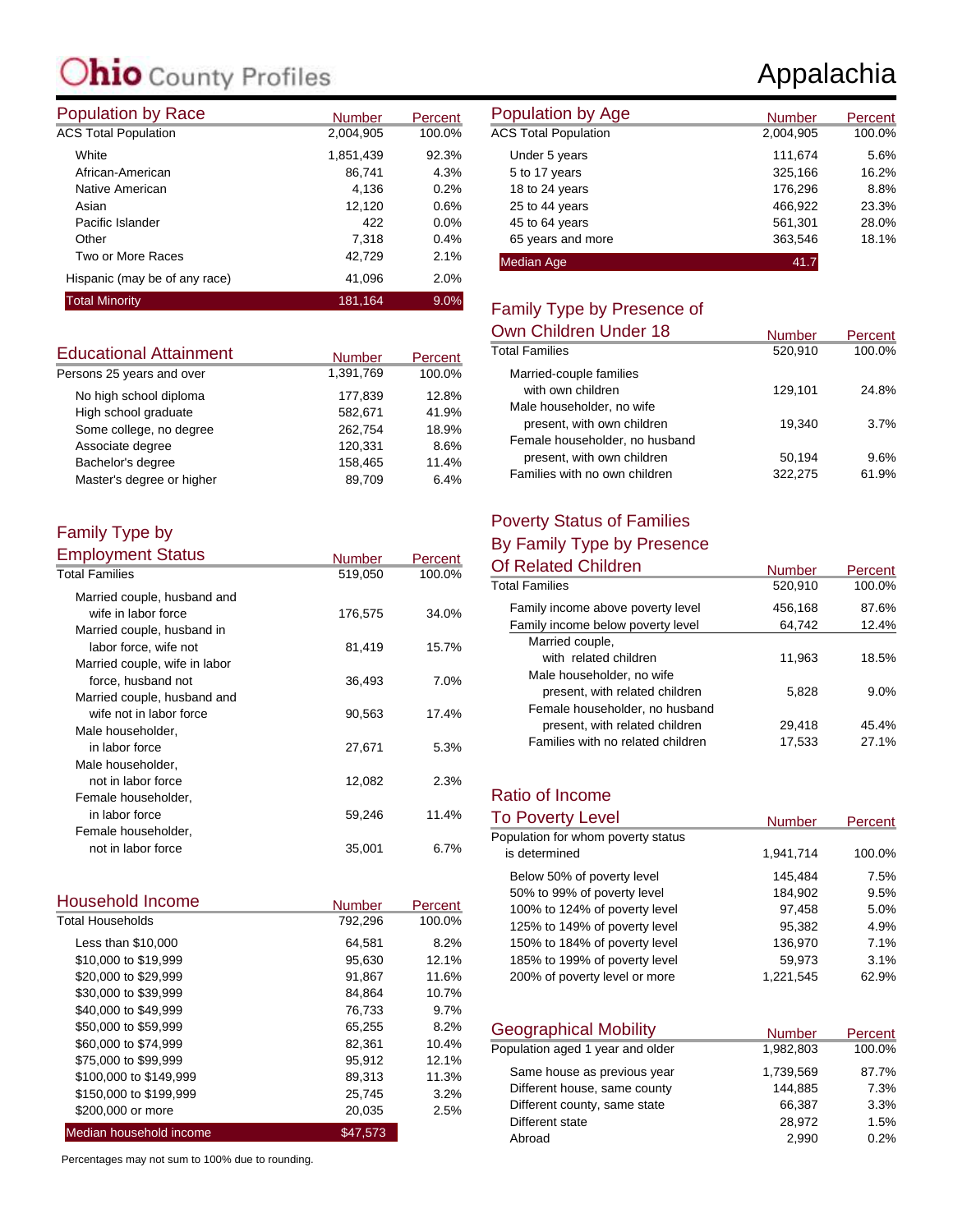| <b>Travel Time To Work</b> | <b>Number</b> | Percent | <b>Gross Rent</b>                       | Number  |
|----------------------------|---------------|---------|-----------------------------------------|---------|
| Workers 16 years and over  | 819,332       | 100.0%  | Specified renter-occupied housing units | 228,325 |
| Less than 15 minutes       | 249.321       | 30.4%   | Less than \$100                         | 1.755   |
| 15 to 29 minutes           | 296.889       | 36.2%   | \$100 to \$199                          | 3,544   |
| 30 to 44 minutes           | 146.565       | 17.9%   | \$200 to \$299                          | 11,619  |
| 45 to 59 minutes           | 59.823        | 7.3%    | \$300 to \$399                          | 10,872  |
| 60 minutes or more         | 66.734        | 8.1%    | \$400 to \$499                          | 17,705  |
| Mean travel time           | 25.4 minutes  |         | \$500 to \$599                          | 29,867  |
|                            |               |         | \$600 to \$699                          | 33.667  |

| <b>Housing Units</b>   | <b>Number</b> | Percent |
|------------------------|---------------|---------|
| Total housing units    | 907.325       | 100.0%  |
| Occupied housing units | 792.296       | 87.3%   |
| Owner occupied         | 563,971       | 71.2%   |
| Renter occupied        | 228.325       | 28.8%   |
| Vacant housing units   | 115,029       | 12.7%   |

| <b>Year Structure Built</b> | <b>Number</b> | Percent |
|-----------------------------|---------------|---------|
| Total housing units         | 907,325       | 100.0%  |
| Built 2014 or later         | 6.785         | 0.7%    |
| Built 2010 to 2013          | 13.941        | 1.5%    |
| Built 2000 to 2009          | 88,293        | 9.7%    |
| Built 1990 to 1999          | 116,885       | 12.9%   |
| Built 1980 to 1989          | 86,828        | 9.6%    |
| Built 1970 to 1979          | 138.043       | 15.2%   |
| Built 1960 to 1969          | 95.841        | 10.6%   |
| Built 1950 to 1959          | 116,610       | 12.9%   |
| Built 1940 to 1949          | 54,863        | 6.0%    |
| Built 1939 or earlier       | 189.236       | 20.9%   |
| Median year built           | 1969          |         |

#### Value for Specified Owner-<br>Convenied Housing United Occupied Housing Units

| <b>Occupied Housing Units</b>          | <b>Number</b> | Percent |
|----------------------------------------|---------------|---------|
| Specified owner-occupied housing units | 563,971       | 100.0%  |
| Less than \$20,000                     | 31,843        | 5.6%    |
| \$20,000 to \$39,999                   | 30,698        | 5.4%    |
| \$40,000 to \$59,999                   | 44,281        | 7.9%    |
| \$60,000 to \$79,999                   | 64,697        | 11.5%   |
| \$80,000 to \$99,999                   | 71,863        | 12.7%   |
| \$100,000 to \$124,999                 | 70,120        | 12.4%   |
| \$125,000 to \$149,999                 | 53,526        | 9.5%    |
| \$150,000 to \$199,999                 | 87,591        | 15.5%   |
| \$200,000 to \$299,999                 | 69,620        | 12.3%   |
| \$300,000 to \$499,999                 | 29,940        | 5.3%    |
| \$500,000 to \$999,999                 | 7,867         | 1.4%    |
| \$1,000,000 or more                    | 1,925         | 0.3%    |
| Median value                           | \$113.763     |         |

| <b>House Heating Fuel</b>  | <b>Number</b> | Percent |
|----------------------------|---------------|---------|
| Occupied housing units     | 792,296       | 100.0%  |
| Utility gas                | 410.614       | 51.8%   |
| Bottled, tank or LP gas    | 64,275        | 8.1%    |
| Electricity                | 232,920       | 29.4%   |
| Fuel oil, kerosene, etc    | 36,436        | 4.6%    |
| Coal, coke or wood         | 34,760        | 4.4%    |
| Solar energy or other fuel | 9,130         | 1.2%    |
| No fuel used               | 4.161         | 0.5%    |

Percentages may not sum to 100% due to rounding.

| Gross Rent                              | Number  | Percent |
|-----------------------------------------|---------|---------|
| Specified renter-occupied housing units | 228,325 | 100.0%  |
| Less than \$100                         | 1,755   | 0.8%    |
| \$100 to \$199                          | 3.544   | 1.6%    |
| \$200 to \$299                          | 11,619  | 5.1%    |
| \$300 to \$399                          | 10,872  | 4.8%    |
| \$400 to \$499                          | 17,705  | 7.8%    |
| \$500 to \$599                          | 29,867  | 13.1%   |
| \$600 to \$699                          | 33,667  | 14.7%   |
| \$700 to \$799                          | 28,644  | 12.5%   |
| \$800 to \$899                          | 23,694  | 10.4%   |
| \$900 to \$999                          | 16,790  | 7.4%    |
| \$1,000 to \$1,499                      | 23,908  | 10.5%   |
| \$1,500 or more                         | 4,099   | 1.8%    |
| No cash rent                            | 22,161  | $9.7\%$ |
| Median gross rent                       | \$682   |         |

#### Selected Monthly Owner Costs for Specified Owner-

| <b>Occupied Housing Units</b>          | <b>Number</b> | Percent |
|----------------------------------------|---------------|---------|
| Specified owner-occupied housing units |               |         |
| with a mortgage                        | 309,676       | 100.0%  |
| Less than \$400                        | 3,633         | 1.2%    |
| \$400 to \$599                         | 19.565        | 6.3%    |
| \$600 to \$799                         | 46.275        | 14.9%   |
| \$800 to \$999                         | 60,438        | 19.5%   |
| \$1,000 to \$1,249                     | 63.731        | 20.6%   |
| \$1,250 to \$1,499                     | 44.957        | 14.5%   |
| \$1,500 to \$1,999                     | 44.938        | 14.5%   |
| \$2,000 to \$2,999                     | 21,208        | 6.8%    |
| \$3,000 or more                        | 4,931         | 1.6%    |
| Median monthly owners cost             | \$1.098       |         |

| <b>Vital Statistics</b>                    | <b>Number</b> | Rate    |
|--------------------------------------------|---------------|---------|
| Births / rate per 1,000 women aged 15-44   | 21.640        | 62.6    |
| Teen births / rate per 1,000 females 15-19 | 1.392         | 23.0    |
| Deaths / rate per 100,000 population       | 24.762        | 1.242.9 |

### Appalachia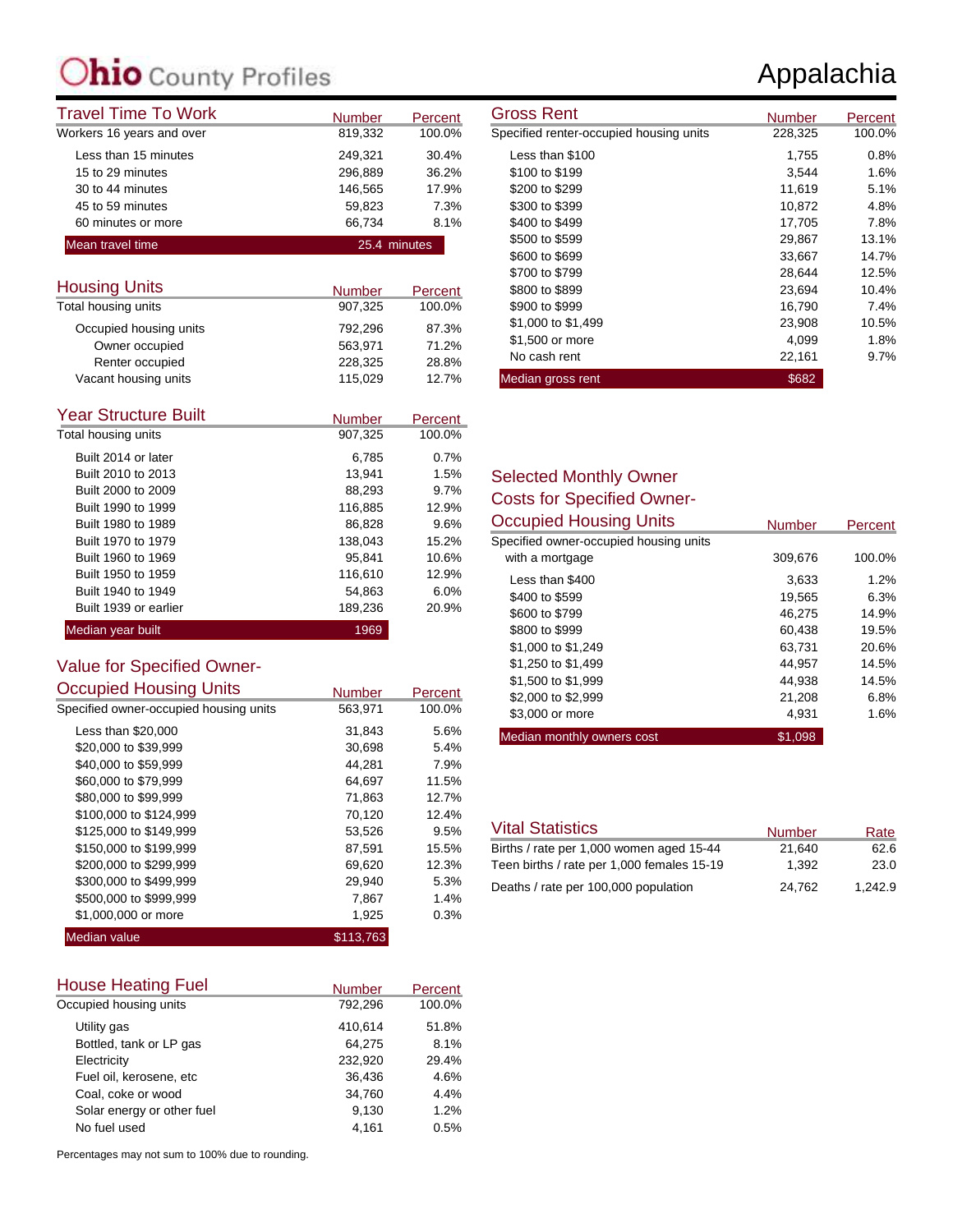#### Agriculture

| $1.9110$ and $0.1$              |                 |
|---------------------------------|-----------------|
| Land in farms (acres)           | 3,975,857       |
| Number of farms                 | 27.896          |
| Average size (acres)            | 143             |
| Total cash receipts             | \$1,499,445,000 |
| Per farm                        | \$53.751        |
| Receipts for crops              | \$715,935,000   |
| Receipts for livestock/products | \$783,512,000   |
|                                 |                 |

#### **Education**

| Traditional public schools buildings      | 633        |
|-------------------------------------------|------------|
| <b>Students</b>                           | 263,515    |
| Teachers (Full Time Equivalent)           | 19,745.6   |
| Expenditures per student                  | \$8,811    |
| <b>Graduation rate</b>                    | 92.3       |
| Community/charter schools buildings       | 16         |
| <b>Students</b>                           | 3,795      |
| Teachers (Full Time Equivalent)           | 444.9      |
| Expenditures per student                  | \$7,701    |
| Graduation rate                           | 59.0       |
| Private schools                           | 80         |
| Students                                  | 14,160     |
| 4-year public universites                 | 3          |
| Regional campuses                         | 10         |
| 2-year public colleges/satellites         | 12         |
| <b>Ohio Technical Centers</b>             | 17         |
| Private universities and colleges         | 5          |
| Public libraries (Districts / Facilities) | 63/<br>176 |

#### **Transportation**

| Registered motor vehicles                  | 2,438,131       |
|--------------------------------------------|-----------------|
| Passenger cars                             | 1,475,814       |
| Noncommercial trucks                       | 442.711         |
| Total license revenue                      | \$66,721,283.49 |
| Permissive tax revenue                     | \$21,573,272.50 |
| Interstate highway miles                   | 305.39          |
| Turnpike miles                             | 35.20           |
| U.S. highway miles                         | 1.141.60        |
| State highway miles                        | 5,627.75        |
| County, township, and municipal road miles | 31.729.01       |
| Commercial airports                        | 44              |

#### Health Care

| 3.007  |
|--------|
| 44     |
| 6.041  |
| 207    |
| 17,504 |
| 117    |
| 7.534  |
| 91.4%  |
| 90.4%  |
| 94.2%  |
|        |

#### **Communications**

| <b>Television stations</b>      | 8         |
|---------------------------------|-----------|
| Radio stations                  | 87        |
| Daily newspapers                | 21        |
| Circulation                     | 162,023   |
| Average monthly unique visitors | 2,020,472 |
| Weekly newspapers               | 23        |
| Circulation                     | 117,533   |
| Average monthly unique visitors | 425.593   |
| Online only                     | 0         |
| Average monthly unique visitors | Ω         |

#### Crime

| Total crimes reported in Uniform Crime Report | 34.860 |
|-----------------------------------------------|--------|
| Violent crime                                 | 2.771  |
| Property crime                                | 32.089 |

#### **Finance**

| FDIC insured financial institutions (HQs) | 51           |
|-------------------------------------------|--------------|
| Assets (000)                              | \$23,742,779 |
| Branch offices                            | 658          |
| Institutions represented                  | 79           |
|                                           |              |

#### Transfer Payments

| Total transfer payments                    | \$21.403.914.000 |
|--------------------------------------------|------------------|
| Payments to individuals                    | \$20.939.902.000 |
| Retirement and disability                  | \$7,286,963,000  |
| Medical payments                           | \$10,527,141,000 |
| Income maintenance (Supplemental SSI,      |                  |
| family assistance, food stamps, etc)       | \$1,762,140,000  |
| Unemployment benefits                      | \$163,620,000    |
| Veterans benefits                          | \$671.377.000    |
| Federal education and training assistance  | \$370,273,000    |
| Other payments to individuals              | \$158,388,000    |
| Total personal income                      | \$81.694.341.000 |
| Depedency ratio                            | 26.2%            |
| (Percent of income from transfer payments) |                  |
|                                            |                  |

#### Voting

| Number of registered voters | 1.339.951 |
|-----------------------------|-----------|
| Voted in 2018 election      | 716.833   |
| Percent turnout             | 53.5%     |
|                             |           |

#### State Parks, Forests, Nature Preserves,

#### Scenic Waterways, And Wildlife Areas

| Areas/Facilities | 229     |
|------------------|---------|
| Acreage          | 562.468 |

#### Per Capita Personal Income



### Appalachia